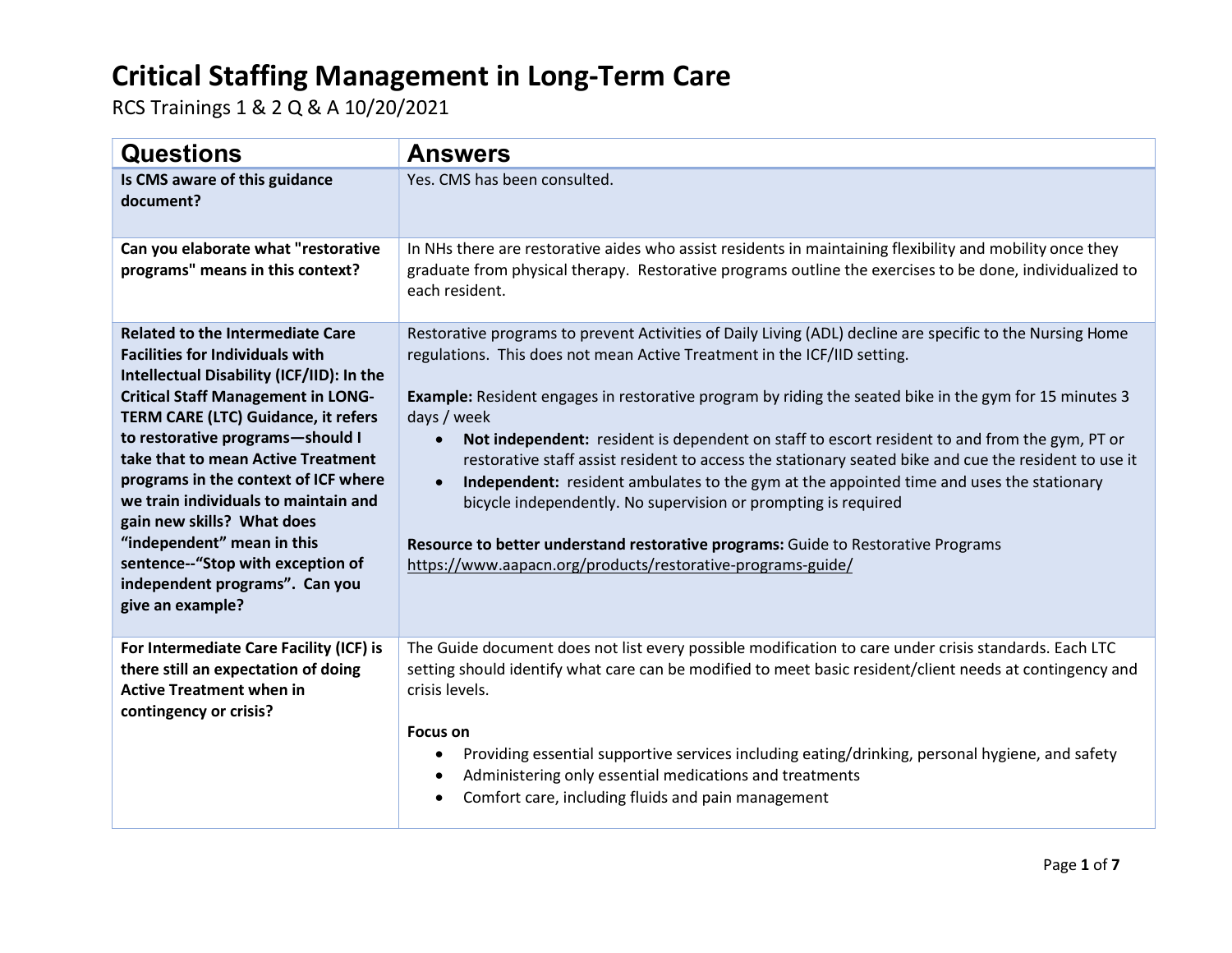| <b>Questions</b>                                                                                                                                                                               | <b>Answers</b>                                                                                                                                                                                                                                                                                                                                                                           |
|------------------------------------------------------------------------------------------------------------------------------------------------------------------------------------------------|------------------------------------------------------------------------------------------------------------------------------------------------------------------------------------------------------------------------------------------------------------------------------------------------------------------------------------------------------------------------------------------|
|                                                                                                                                                                                                | The Developmental Disabilities Administration (DDA) needs to answer the question: Is Active Treatment<br>an essential supportive service for DDA clients living in ICF/IID?                                                                                                                                                                                                              |
| What does that mean to administer<br>only essential medications when in<br>crisis?                                                                                                             | If there are a lot of medications to administer, maintain the focus on the essential medications such as<br>seizure medications. There may be only one nurse to pass the medications, focus on the essential<br>medications. The primary care provider can identify which medications are essential.                                                                                     |
| Does 'risk to provider' mean possible<br>citation due to inability to complete<br>all regulatory compliance that isn't<br>directly related to functional care?                                 | It is not a risk for a citation. The risk is in not meeting the resident/client care needs with the resources<br>and staff you have. Reach out to the Rapid Response Team (RRT) to ask for help in meeting resident/client<br>care needs.                                                                                                                                                |
| For the staffing management RCS<br>guide, how would that apply to 24hr<br>clients                                                                                                              | The guide outlines options to fulfill care delivery when faced with critical staffing shortages. Most Long-<br>Term Care (LTC) settings provide 24 hour care. Modifications depend on the type or kind of staffing<br>shortage. For example, if there is a shortage of staff to deliver medications, focus on giving essential<br>medications.                                           |
| Are the legislatures aware of how<br>short programs are of staffing? The<br>biggest issue is cost of rents and the<br>pay is not enough to live.                                               | Yes. This has been a discussion throughout the pandemic.                                                                                                                                                                                                                                                                                                                                 |
| How can we utilize volunteers in this<br>crisis?                                                                                                                                               | The volunteers must meet credential criteria. There are no exceptions to this. They must meet minimal<br>credential requirements.                                                                                                                                                                                                                                                        |
| What are your thoughts on moving<br>clients in Community Residential<br>Services settings, such as Supported<br>Living (SL)? Would this fall under last<br>resort like it does for facilities? | Transferring residents is a last resort. It is best to keep residents/clients in their home. The best option<br>must be selected. Basic care and services need to be provided such as ADLs, meals, and medications. If<br>you are unable to care for the residents or deliver basic care needs, then we might look at discharge or<br>transfer. This is not easy, as this is their home. |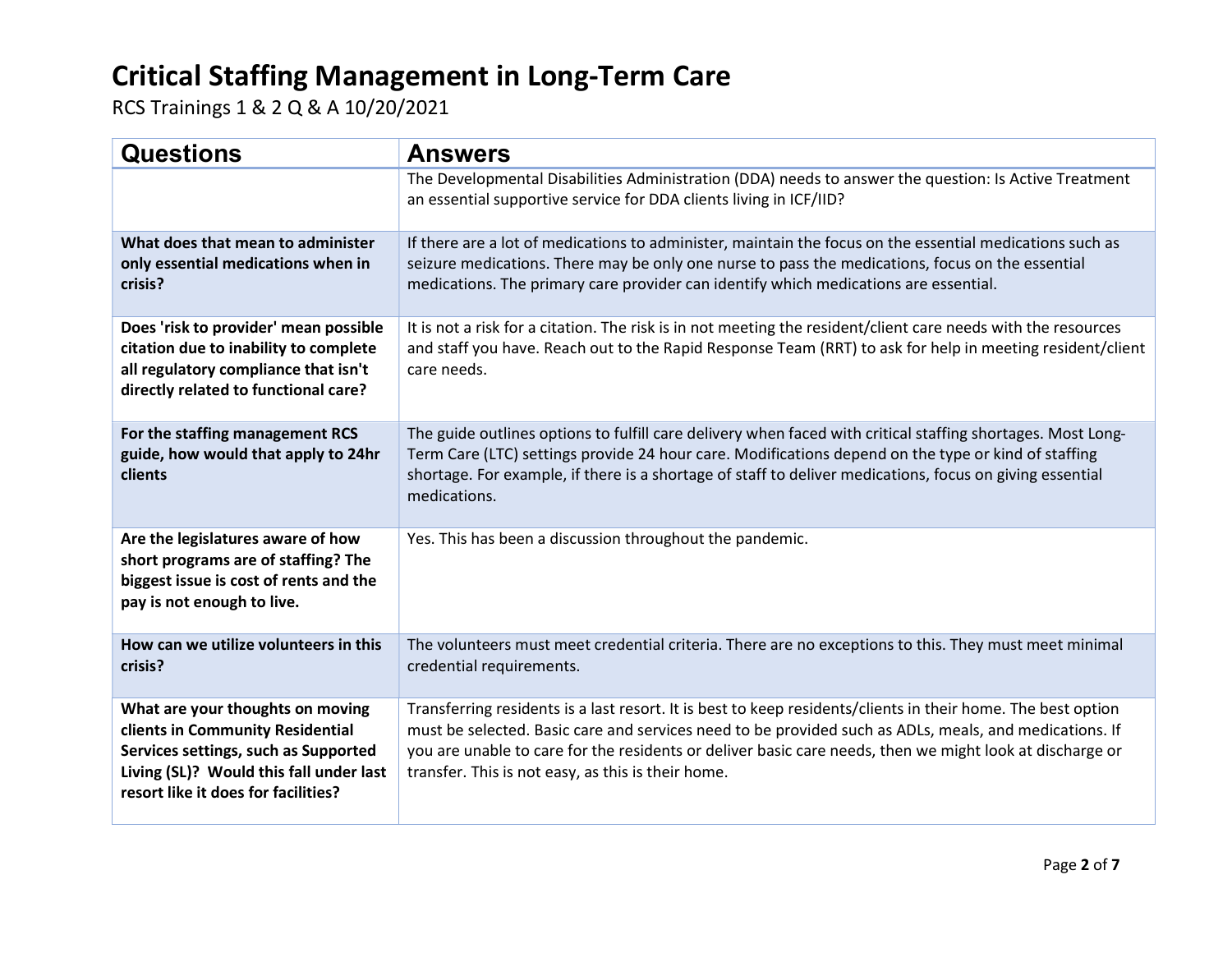| <b>Questions</b>                                                                                                                                                                                                                                                                                                                            | <b>Answers</b>                                                                                                                                                                                                                                                                                                                                                                                                                                                                                                                                                                                                                                                                   |
|---------------------------------------------------------------------------------------------------------------------------------------------------------------------------------------------------------------------------------------------------------------------------------------------------------------------------------------------|----------------------------------------------------------------------------------------------------------------------------------------------------------------------------------------------------------------------------------------------------------------------------------------------------------------------------------------------------------------------------------------------------------------------------------------------------------------------------------------------------------------------------------------------------------------------------------------------------------------------------------------------------------------------------------|
| Should facilities that are short staffed<br>(or any facilities) start asking<br>residents if they have/want an<br>essential support person (ESP)? Could<br>we utilize family members to help<br>with their specific resident if able and<br>willing?                                                                                        | Yes, volunteers, families and designated ESP can come in any time for the resident/client. This is especially<br>helpful for those that are unvaccinated or in quarantine status. They can assist with certain things such as<br>one on one activities, ADLs, and meals. This is good time to have essential people come in provide support<br>and assist with care and services with residents/clients.<br>Nurse delegators work on the weekend and after hours. They are also available via tele medicine<br>depending on what resources are available. Use is done case by case. For a DDA client, nurse delegators<br>will step in and help, also HCS will step in and help. |
| We are seeing a trend in changes<br>with Physicians in our area leaving<br>their practice or moving. It has been<br>difficult to get the residents'<br>prescriptions renewed. How can the<br>current prescriptions be extended in<br>the interim until we can set them up<br>with a new physician? This is specific<br>to pain medications. | This is a pharmacy regulation not related to RCS. The medical clinics are using tele medicine to trouble<br>shoot. If you are a nursing home, get your medical director involved. There is understanding of the<br>staffing crunch, now there are lack of pharmacy or physician staff. For other LTC settings that don't have<br>medical directors, directly approach your pharmacy/pharmacist or physician, as well as the residents and<br>family on how to reach a solution.                                                                                                                                                                                                  |
| I can see a facility being in<br>Contingency level for some things,<br>and crisis level in other areas. Are we<br>supposed to choose just one option?                                                                                                                                                                                       | Great observation. The emergency literature talks about this. You want to modify your operations and<br>deploy staff to maintain the functional level of care. This is the basic care needs of providing care and<br>services to the residents/clients. This is a continuum where you may be short staff one week with<br>Licensed Nurses (LNs), the next week there is a shortage of housekeeping staff followed by the next week<br>with caregivers/NACs. Review the options if you need to move people out of building. Please make an RRT<br>request if you are using crisis care standards.                                                                                 |
| Is there a magic number to determine<br>contingent and crisis?                                                                                                                                                                                                                                                                              | I wish, no there is not. All resident needs are a different contingency. The crisis mode is when you can't<br>provide the basic care and services. Think if you can provide ADLs, medication administration or assist<br>with meals.                                                                                                                                                                                                                                                                                                                                                                                                                                             |
| What does it mean to meet basic<br>needs?                                                                                                                                                                                                                                                                                                   | The bottom line is to provide residents/clients a safe environment, stability, preventing them from<br>decline, and behavioral support if that is their basic need. The emergency management literature<br>recommends that LTC settings Focus on:                                                                                                                                                                                                                                                                                                                                                                                                                                |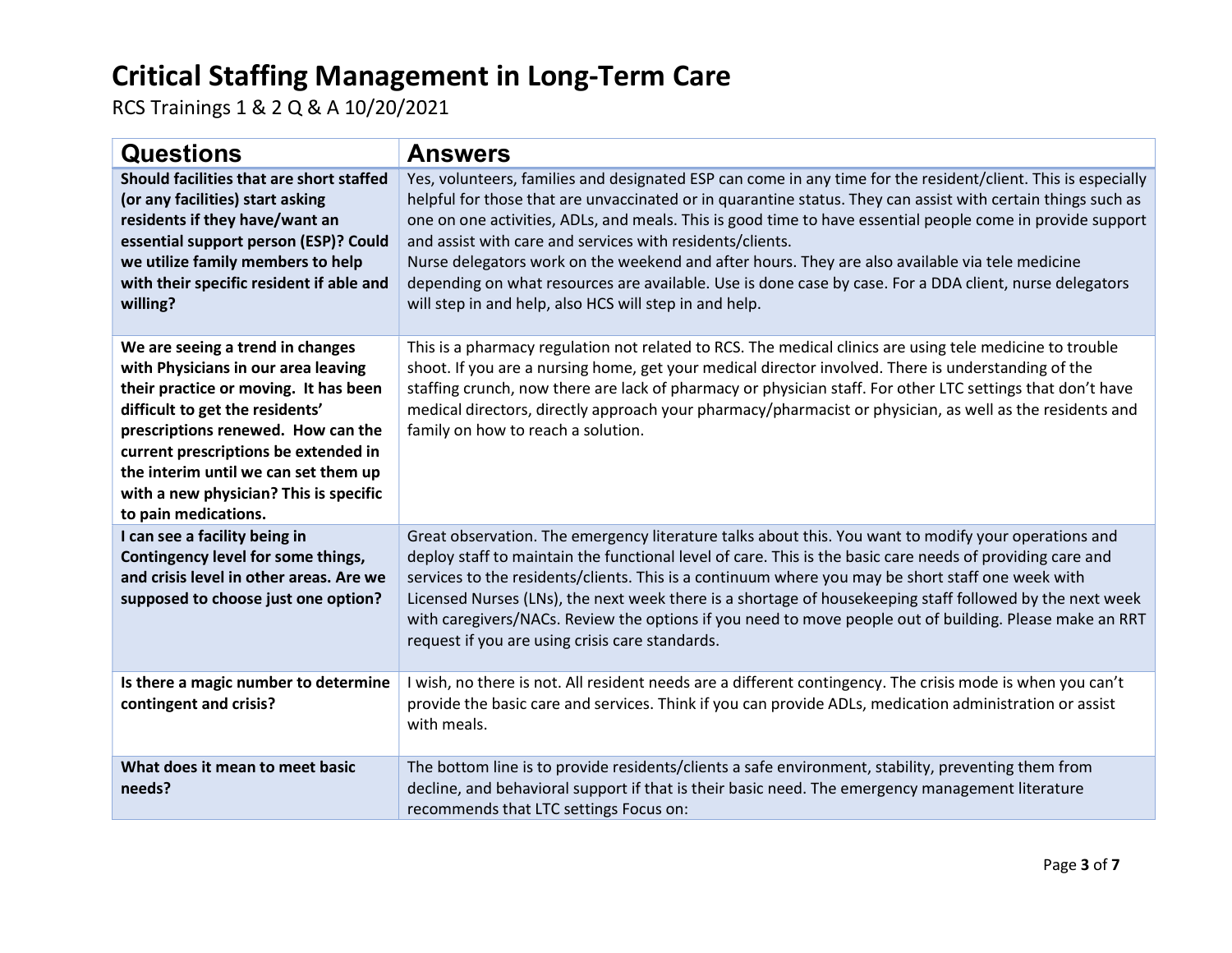RCS Trainings 1 & 2 Q & A 10/20/2021

| <b>Questions</b>                                         | <b>Answers</b>                                                                                                                                                                                                                                                                                                                                                                                                                                                                                                                                                                  |
|----------------------------------------------------------|---------------------------------------------------------------------------------------------------------------------------------------------------------------------------------------------------------------------------------------------------------------------------------------------------------------------------------------------------------------------------------------------------------------------------------------------------------------------------------------------------------------------------------------------------------------------------------|
|                                                          | Providing essential supportive services including eating/drinking, personal hygiene, and safety<br>$\bullet$<br>Administering only essential medications and treatments<br>$\bullet$<br>Comfort care, including fluids and pain management<br>$\bullet$                                                                                                                                                                                                                                                                                                                         |
| Do we need to contact you before we<br>implement a plan? | You know your challenges you are facing. We want to see you implementing actions and then submitting<br>the RRT request to activate a multi-agency response.                                                                                                                                                                                                                                                                                                                                                                                                                    |
| When do we notify the CRU?                               | Notify the CRU if you need to evacuate residents/clients out of your home. Notify CRU if you are going<br>into crisis mode. This is in your regulation. RCS is asking you to notify us if you are thinking about a<br>modification at the crisis level. Try to avoid evacuation at all costs as it is a disruption to the residents. It is<br>best to maintain residents/clients in their home. Look at support and interventions to keep them in the<br>home and not evacuate. Use the RRT to seek support to provide basic needs and safety for the residents<br>and clients. |

# Rapid Response Team Questions

| Questions                                                                                                          | Answers                                                                                                                                                                                                                                                                               |
|--------------------------------------------------------------------------------------------------------------------|---------------------------------------------------------------------------------------------------------------------------------------------------------------------------------------------------------------------------------------------------------------------------------------|
| We have reached out to Rapid<br>Response and requested assistance.<br>When would we expect to hear back?           | The RRT will keep your request. When they can help with staff, they will let you know. Remember to<br>document priorities. The RRT will try their best to accommodate you and your needs and everyone else.<br>They will try their best to help a request for a day or maybe a shift. |
| How quickly can we expect to get<br>staffing support from the RRT, and<br>how does the response vary by<br>region? | This is managed case by case with available resources on hand at that time to prevent LTC settings being<br>placed in the crisis column. We will look for availability of RRT in that area and address as soon as<br>possible.                                                        |
| We have been told the rapid<br>response teams will only help for a<br>few days, not weeks/months. Is this<br>true? | That is correct. There are currently 50 staff including managers. We wish we could help more, that is it.<br>There will be consideration to cross over from one area to another if needed to support the LTC setting<br>and avoid being placed in a crisis care situation.            |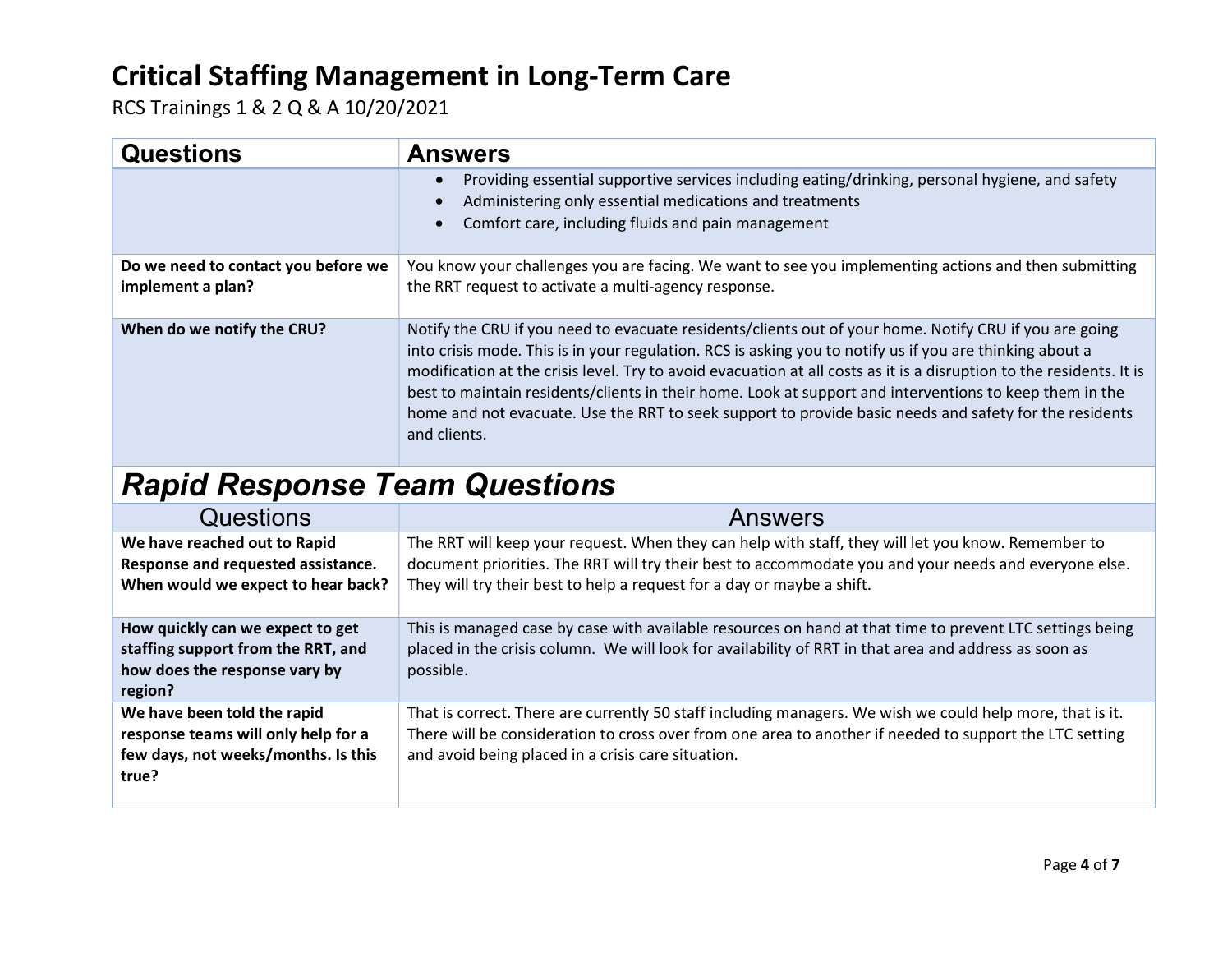RCS Trainings 1 & 2 Q & A 10/20/2021

| <b>Questions</b>                                                                                                                                                    | <b>Answers</b>                                                                                                                                                                                                                                                                                                                                                                                                                   |
|---------------------------------------------------------------------------------------------------------------------------------------------------------------------|----------------------------------------------------------------------------------------------------------------------------------------------------------------------------------------------------------------------------------------------------------------------------------------------------------------------------------------------------------------------------------------------------------------------------------|
| Are there fees associated when<br>utilizing the rapid response team?                                                                                                | No. This is a free service                                                                                                                                                                                                                                                                                                                                                                                                       |
| Are LTC facilities prioritized over<br>hospitals?                                                                                                                   | The RR team only responds to LTC settings. The Federal government General Services Administration<br>(GSA) contracted monies are only used for LTC. The RRT is trying to raise their capacity to respond to<br>critical staffing shortages in LTC settings.                                                                                                                                                                      |
| Who should we call for help for RCS<br>behavioral team?                                                                                                             | To request support from the RCS Behavioral Health Support Team (BHST), please email<br>RCSBHST@dshs.wa.gov or call (360)725-3445. Please note that the RCS Behavioral Health Support Team<br>offers support with suggestions and ideas to the LTC setting for working with a BH client. The BHST does<br>not support the client directly or work in the building as the Mental Health Professional (MHP).                        |
| How expedient is the rapid response<br>team? If I sent in a form, how long<br>would it typically take to approve and<br>how long would it take for help to<br>come? | Very responsive. If they have staffing available in your area, they will be in touch. If not, they will hold<br>onto your documents to see if a shift opens to try and help out an area. Again, they will move staff around<br>the state to help. Remember, they might be on the phone helping others so you might not hear from<br>them in a while. They really are trying to help all LTC settings who make a RR team request. |
| What is the current back log of<br>requests?                                                                                                                        | There is not a huge back log. At one time there was a prioritization for availability of the support team.<br>Now with critical staffing shortages we are attempting to minimize the crisis with the contingency plan.                                                                                                                                                                                                           |
| Is the rapid response team available<br>to help in rural areasChelan and<br><b>Douglas counties?</b>                                                                | When there is a need, the RRT will assess to help in those areas. Make sure to contact them. They will<br>look at their resources from one part of the state to another part of the state to assist as much as they<br>can.                                                                                                                                                                                                      |
| Miscallangous Questions                                                                                                                                             |                                                                                                                                                                                                                                                                                                                                                                                                                                  |

# Miscellaneous Questions

| <b>Questions</b>                           | Answers                                                                                                     |
|--------------------------------------------|-------------------------------------------------------------------------------------------------------------|
| Will there be more direction relating      | For CCRSS settings there is information in the guide. Be sure to read the entire guide. The guide is posted |
| specifically to Certified Community        | here https://www.dshs.wa.gov/altsa/residential-care-services/residential-care-services                      |
| <b>Residential Supports &amp; Services</b> |                                                                                                             |
| (CCRSS) settings?                          |                                                                                                             |
|                                            |                                                                                                             |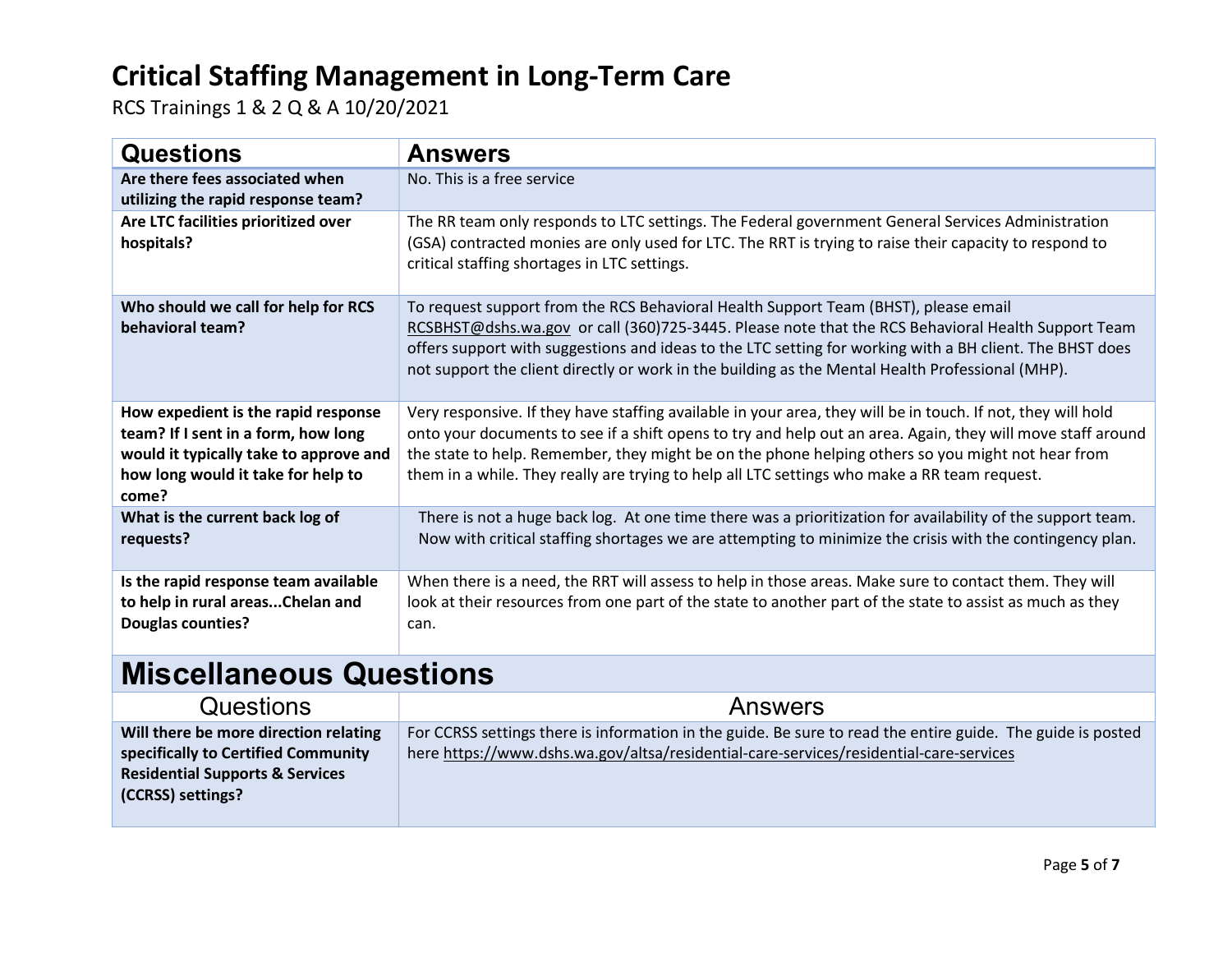| <b>Questions</b>                                                                                                                                                                                                                                                                                                                                                                                                                                                                                                                                                                                                                                                                                                    | <b>Answers</b>                                                                                                                                                                                                                                                                                                                                                                                                                                                                                                                                                                                |
|---------------------------------------------------------------------------------------------------------------------------------------------------------------------------------------------------------------------------------------------------------------------------------------------------------------------------------------------------------------------------------------------------------------------------------------------------------------------------------------------------------------------------------------------------------------------------------------------------------------------------------------------------------------------------------------------------------------------|-----------------------------------------------------------------------------------------------------------------------------------------------------------------------------------------------------------------------------------------------------------------------------------------------------------------------------------------------------------------------------------------------------------------------------------------------------------------------------------------------------------------------------------------------------------------------------------------------|
| Is there a possibility of waivers in<br>hirings NARs to increase work?                                                                                                                                                                                                                                                                                                                                                                                                                                                                                                                                                                                                                                              | Yes, this is work in progress. RCS will talk with the Department of Health (DOH). This is a good question for<br>them.                                                                                                                                                                                                                                                                                                                                                                                                                                                                        |
| How about the possibility of hiring<br><b>Home Care Aides in SNFs?</b>                                                                                                                                                                                                                                                                                                                                                                                                                                                                                                                                                                                                                                              | This is a discussion with DOH                                                                                                                                                                                                                                                                                                                                                                                                                                                                                                                                                                 |
| We submitted our rapid response<br>request in early September with no<br>reply or staffing supplied. We are a<br>facility type, Enhanced Services<br>Facility (ESF), who is not allowed to<br>admit from acute care settings, and<br>we are at capacity. We have staff<br>ratio requirements. We are needing<br>staffing to meet these ratio<br>requirements. At this time, we<br>continue to be able to provide all the<br>services outlined in care plans,<br>service agreements, etc. A waiver for<br>staffing ratios (especially on night<br>shift) would alleviate the need for<br>utilizing resources here. Has there<br>been any discussion specifically about<br><b>ESF facilities and staffing ratios?</b> | There are specific contract and WAC requirements for care and services, as well as staffing in the ESF<br>program (and many of our other programs). The point of critical staffing management is to help facilities<br>determine what to do when meeting those requirements is just not possible. The reality is that staffing is<br>at a crisis level across our state. We want to help LTC settings determine the best way to manage the<br>staff they do have when it becomes critical, and to encourage them to call us and HCS as early as possible<br>so we can help as much as we can. |
| There was mention that quarterly<br><b>Minimum Data Set (MDS)</b><br>assessments that are due may be<br>able to be decreased. Is this<br>accurate?                                                                                                                                                                                                                                                                                                                                                                                                                                                                                                                                                                  | Yes, there is an option on the guide, for MDS assessments to be delayed under crisis standards. If LTC<br>settings reach a crisis standard, they need to submit the RRT request. We need to work together so LTC<br>settings can meet minimal, basic requirements in providing the care and services to the residents/clients.                                                                                                                                                                                                                                                                |
| On page 3 of the guide, MDS<br>assessments are mentioned. What<br>are the financial repercussions if they                                                                                                                                                                                                                                                                                                                                                                                                                                                                                                                                                                                                           | Under contingency staffing levels, there is no change in MDS assessment requirements. A facility might<br>change to a completing only initial and Significant Change assessment under crisis care standards. These                                                                                                                                                                                                                                                                                                                                                                            |